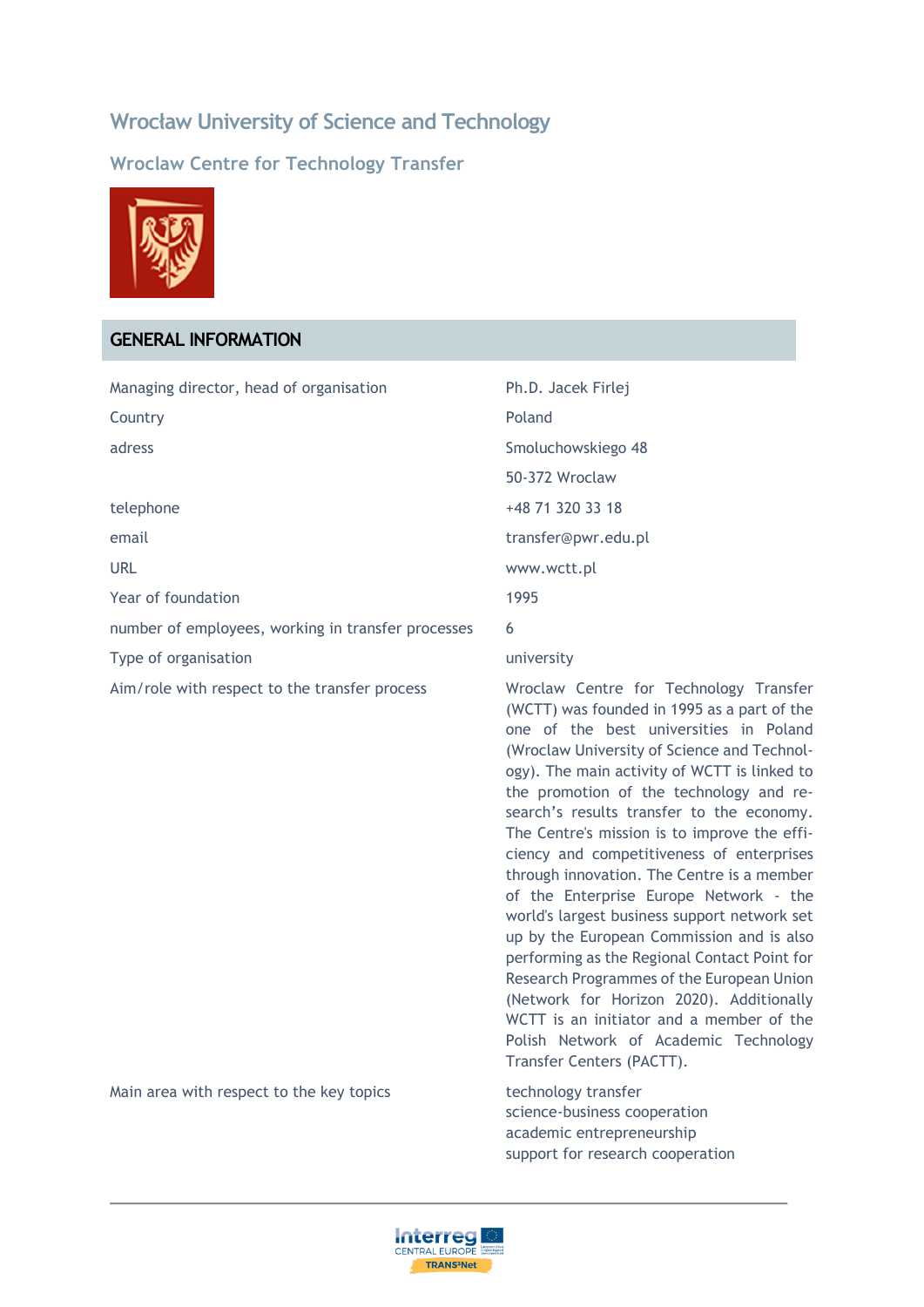main contact person for transfer and the University Jacek Pietrzak telephone + 48 71 320 43 42

support for SMEs in international cooperation and innovative development

email in the mail is a set of the set of the set of the set of the set of the set of the set of the set of the set of the set of the set of the set of the set of the set of the set of the set of the set of the set of the s

### **OFFERED TRANSFER ACTIVITIES**

**services in terms of the identification and description of innovative and economically applicable ideas**

- identification of current research results in research institutions, universities (e.g. using technology scouting)
- foster scientists in the description of the exploitable idea, focussed on its application in enterprises
- technology assessment according to technical, legal and economical aspects, such as technology maturity level, patentability, standard conformity, necessary licensing procedures)
- determination of the potential technology users' (licensees) needs and requirements

### **services in terms of the dissemination of innovative and economically applicable ideas**

### *publish and disseminate*

- portfolio of patents: own patents and patents of research institutions, universities
- user-oriented descriptions of the idea (technology), (such as technology offers and technology files)

### *publication modes and media*

- various print media
- data-bases, online platforms, websites introducing innovative ideas
- newsletters/RSS
- brokerage events (events bringing together developers and potential users)/ meetings introducing economically applicable research results

### **services to bring together parties that could be relevant for the application of new ideas and technologies**

- implementation of visits in research institutes or enterprises
- implementation of meetings, workshops, conferences (e.g. for initiating and intensifying contacts between science and business, for discussing detail information about innovative ideas and technologies)
- sub-sequential evaluation of discussions between technology suppliers (similar to licensers) and technology users (similar to licensees), such as finding out whether the partners can go on discussing the technology/ results independently or need additional support

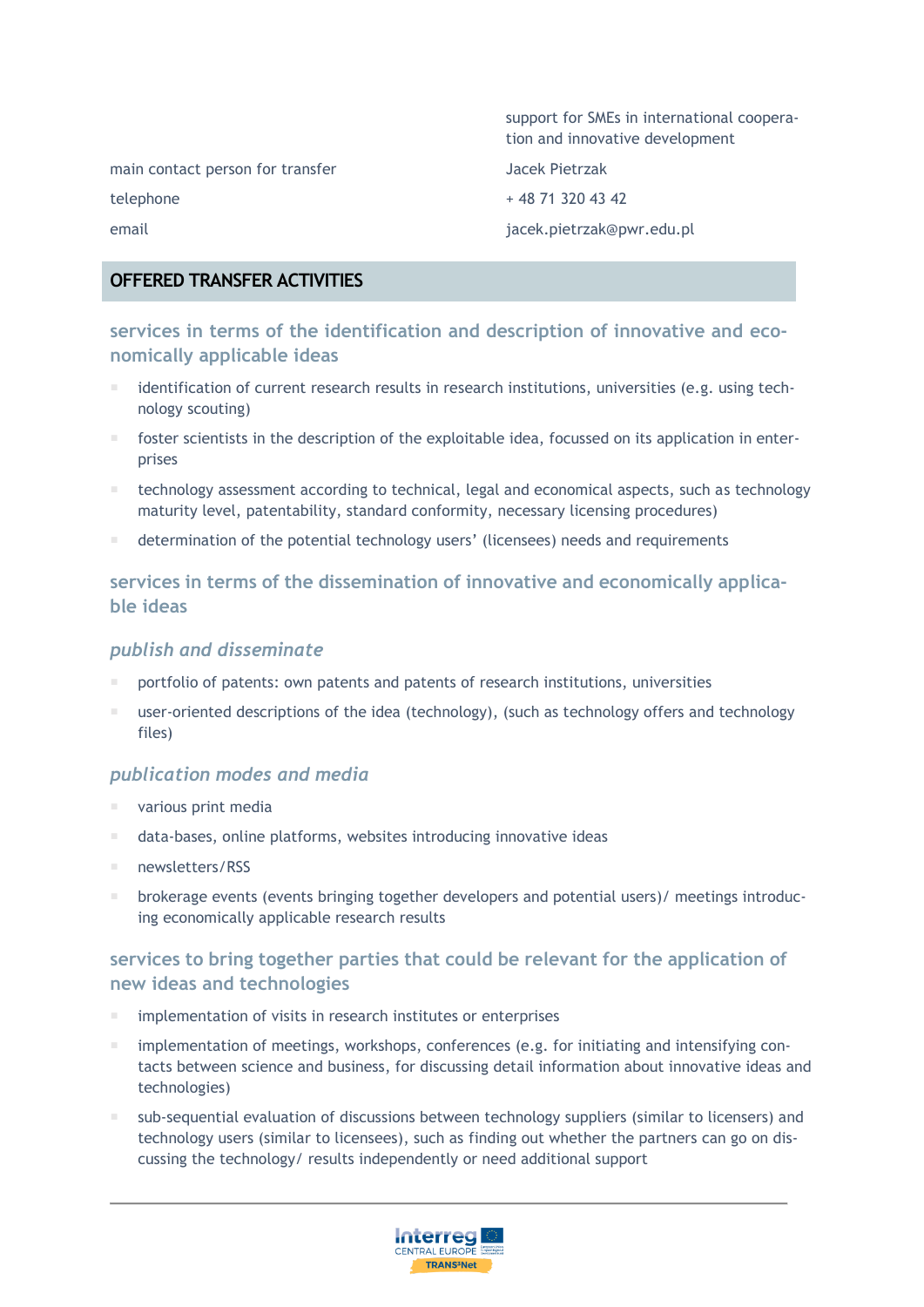- organisation of topic-specific workshops, fairs or similar activities in order to foster special ideas
- initiating and presenting/ moderating bilateral and subject-specific discussions held by technology suppliers and potential users

### **services in terms of the preparation of economic exploitation of an (innovative and economically applicable) idea/ technology**

- contract research (e.g. initiating, bringing together the potentially exchanging parties, project management)
- research cooperation
- consulting on technical issues in order to support the final implementation of new technologies or processes in enterprises: (e.g. support for adapting new technologies to the existing equipment in the company)
- consulting to find out and make use of the resources required for the final implementation of new technologies or processes in enterprises (e.g. support in scouting out and canvassing of funding options for the implementation of new technologies in a company, support in the management of licensing procedures)
- concepts for and execution of qualification measures for the future personnel focussed on the exploitable idea/ technology (e.g. conceptual design and implementation of trainings, e-learning, workshops)
- boosting acquisition of financing or funding of the defined transfer (e.g. consulting, bringing potential partners together)

### **services of the economic exploitation of innovative and economically applicable ideas**

- supporting patent exploitation/ licensing (e.g. patent search; market analysis, foundation consulting)
- support of licensing (e.g. market analysis, legal consulting)

### **services in terms of collective advancement of innovative and economically applicable ideas resp. research fields**

 initiation and implementation of tools that do not follow an institutional structure (networks, discussion groups, alliances, clusters)

### **geographical area of transfer activities and services**

- regional
- national
- cross-border (PL  $\leftarrow \rightarrow$  CZ; PL  $\leftarrow \rightarrow$  GE; CZ  $\leftarrow \rightarrow$  GE)
- **European-wide**
- world-wide